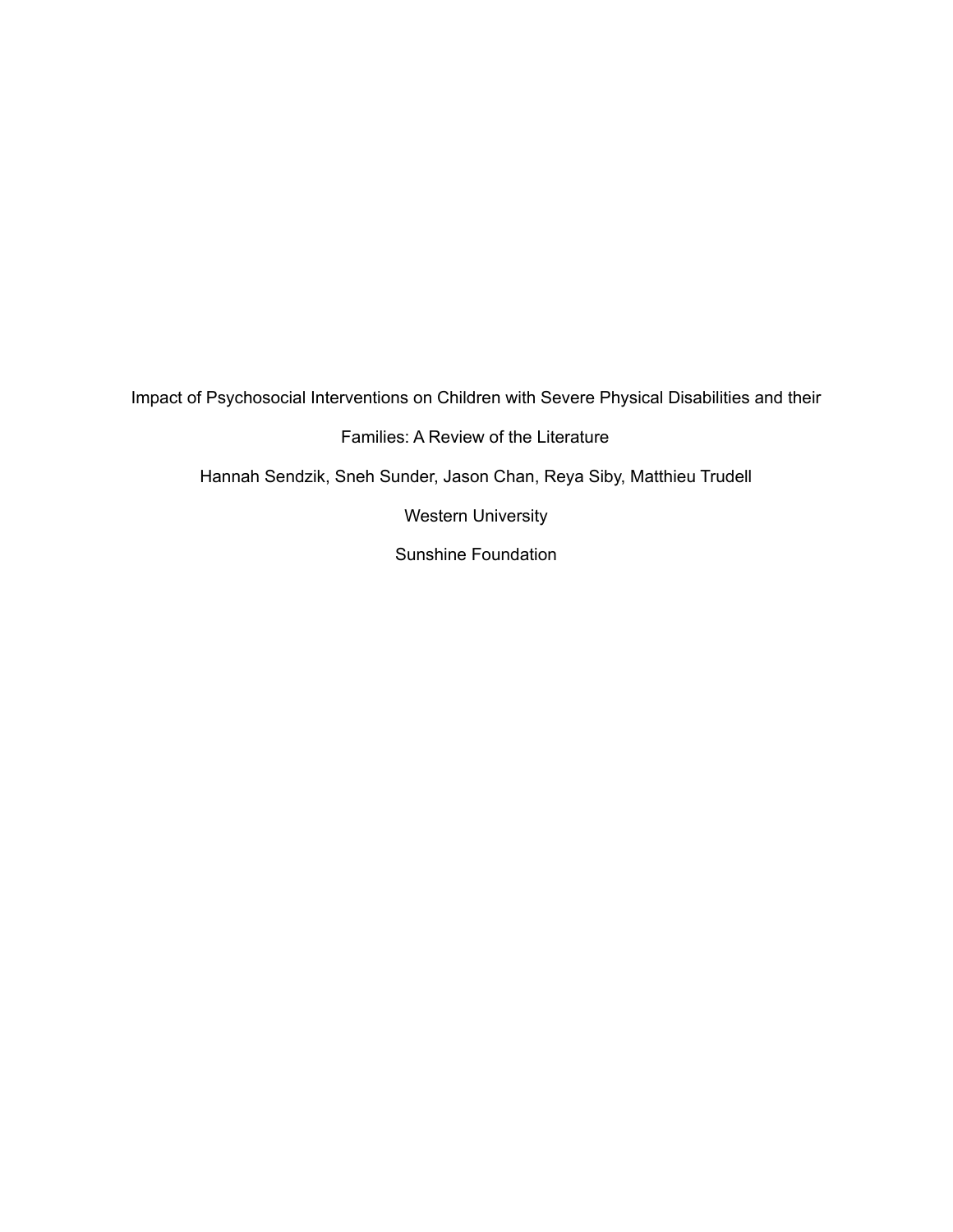## *Introduction*

The Sunshine Foundation is an organization that is dedicated to providing children with severe physical disabilities a dream-like experience to promote long-term feelings of self-confidence and optimism. A large majority of the children impacted by Sunshine currently live with conditions such as cerebral palsy (CP), muscular dystrophy (MD), and spina bifida (SB). Sunshine Foundation hopes to improve the quality of life of every child they serve in order to improve the overall mental health of this vulnerable population. There is a plethora of evidence that suggests that children with severe physical disabilities are more susceptible to develop mental health issues, however there is less research focused on determining effective methods to improve and treat the psychosocial factors of these severe physical conditions. Given the limited information available regarding the utilization of specific dream-like programs in children with severe disabilities, we broadened our scope to analyze a variety of psychosocial interventions that all share a similar goal; improving the confidence, independence, and mental wellbeing for the children and families impacted. By examining previous data assessing the efficacy of various psychosocial interventions for children with chronic conditions, this paper aims to utilize this information to determine the probable impact of Sunshine Foundation's dream program.

# *Disease burden on children and their families negatively impacting their physical and mental health*

According to a report by the World Health Organization (WHO), currently, over 1 billion people are living with some form of disability. This corresponds to about 15% of the total world population and includes 190 million (3.8%) people aged 15 and above having significant difficulties in functioning (World Health Organization, 2021). With this number continuing to rise, the need for support through psychosocial interventions is abundant. Sunshine Foundation is serving this purpose through its work and helping young people who are living with severe physical disabilities look past the many barriers they continually face to live a fulfilling and joyful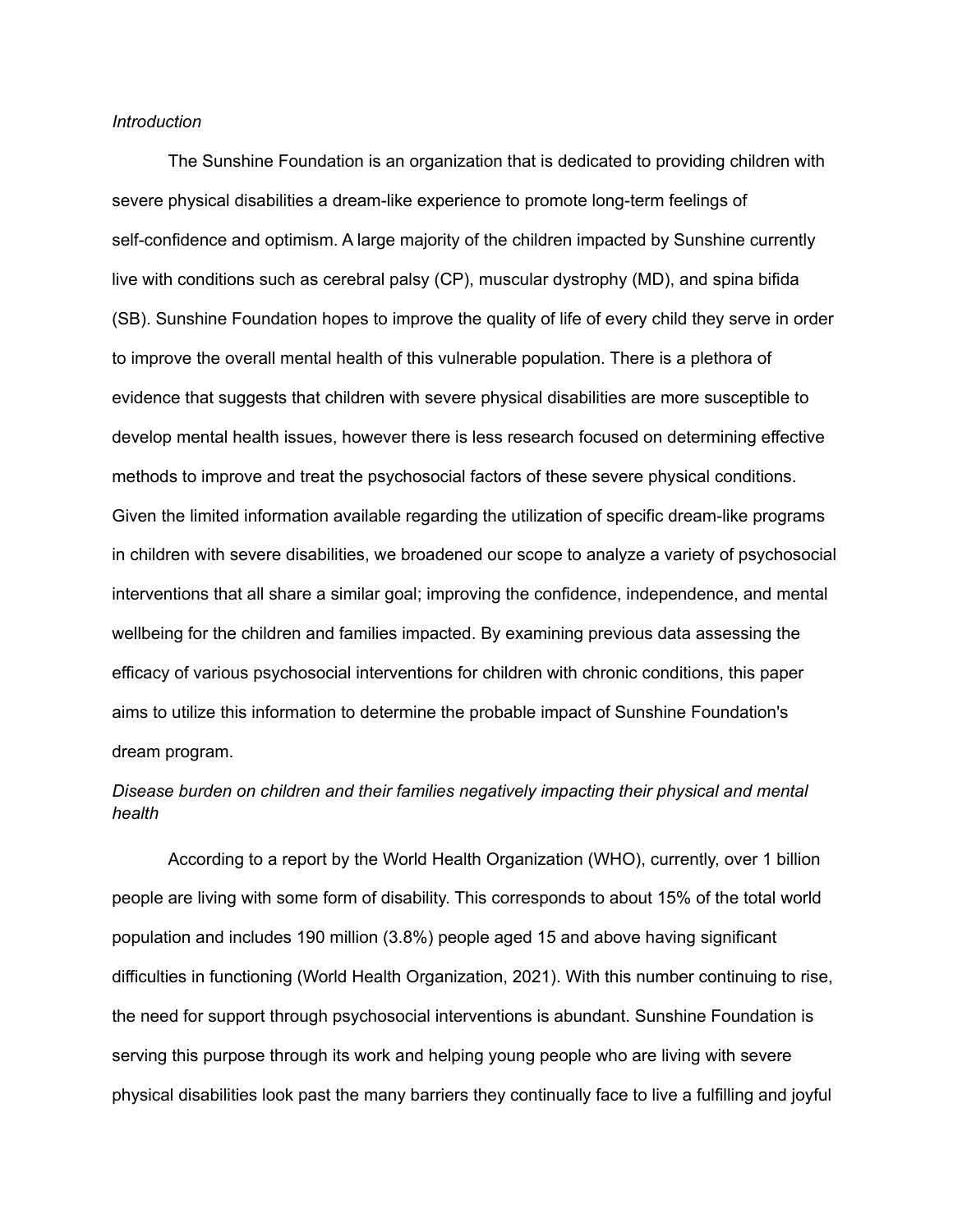life. Their commitment to improving the quality of life for children by supporting their dreams and taking the role of "Dream-Makers" not only benefits the children but also provides immense support to parents, caregivers, and families of these young individuals. Living with a life-threatening disability or illness comes with many challenges both physically and mentally. The effects of life-threatening disabilities/illnesses on mental health are not well-known; there should be a greater focus on positive psychosocial interventions that can drive an improvement in mental health and overall quality of life.

Some studies report that children with CP experience social withdrawal and dissocial behaviour (Weber, 2015). Additionally, behavioural, emotional, attention, and social contact problems are present in up to half CP patients (Weber, 2015). Moreover, children with MD experience a major extent of internalizing problems (Tesei, 2020). These psychological problems decrease the well-being of the children and are related to parental stress, impairment in daily activities, and patient's level of pain (Weber, 2015). Mental health issues such as these significantly predict decreased quality of life (Weber, 2015). Therefore, interventions that assess not only the physical challenges but also the mental/behavioural challenges of living with a disability should be implemented for children living with a severe disability/illness.

Sunshine Foundation not only understands the physical and mental toll experienced by children with severe disabilities but also understands the emotional needs of parents who are responsible for the care of children that are medically fragile. This is significant because understanding the effects of a child's chronic condition on the physical and mental health of families provides support to these caregivers, which in turn allows them to provide the best care to their child. This has been widely studied and supported by numerous papers that have examined the family functioning and burden experienced by caregivers of medically complex children. The diagnosis and treatment of childhood chronic illnesses brings a turmoil of stress and anxiety to the families of children that have severe disabilities, putting them at risk for psychosocial difficulties (Holmbeck and Devine, 2010). The high amounts of stress levels in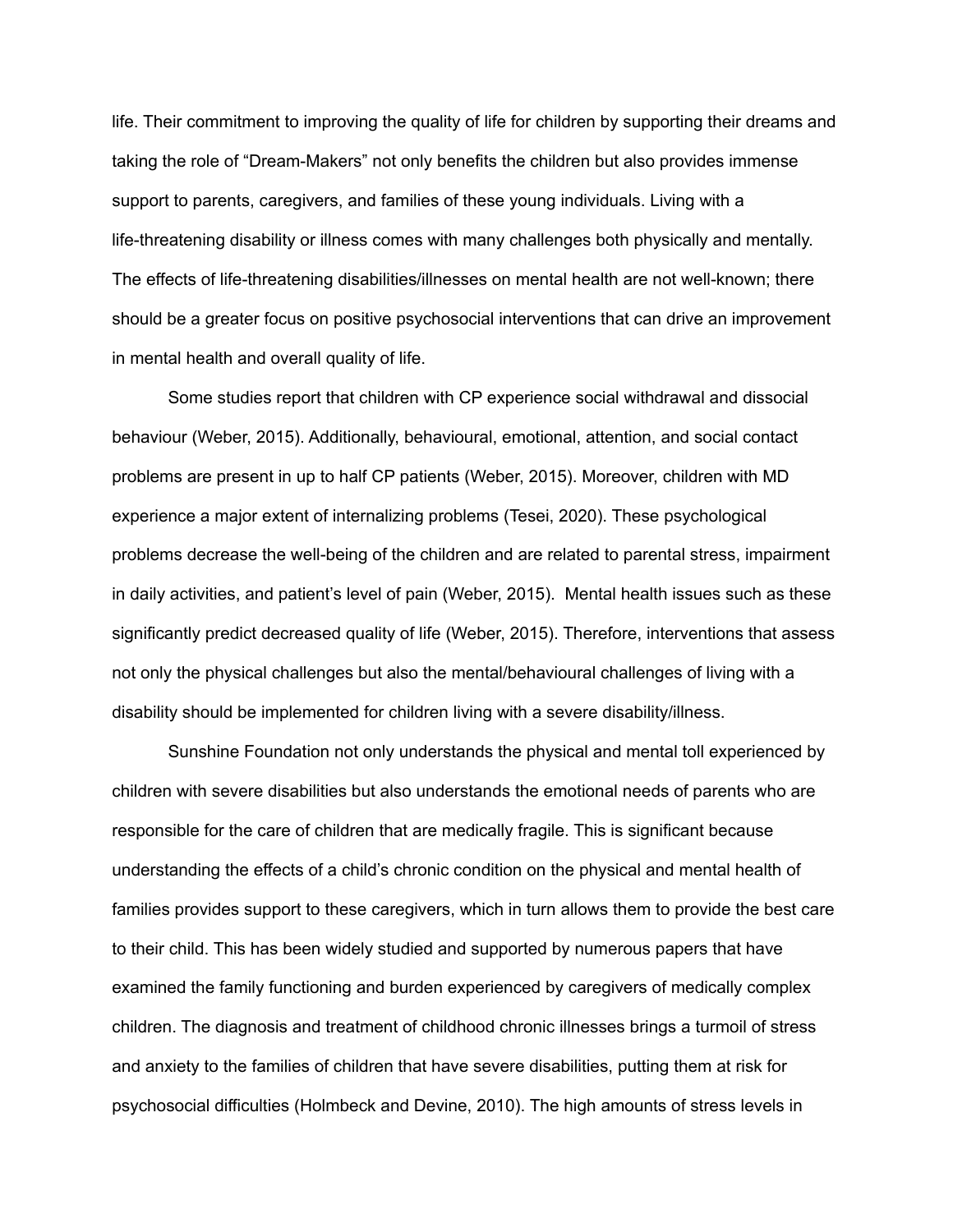caregivers of children that require constant attention further causes detrimental effects on their mental health and lead to depression, extreme fatigue, poor physical health outcomes, and social seclusion (Tesei, 2020).

For instance, CP is characterized by motor, sensory, communicative, and intellectual impairments which cause limitations in daily activities like feeding, bathing, or dressing (Basaran, 2013). Hence, caregivers of disabled children are required to provide constant long-term care (Basaran, 2013). As a result, caregivers don't have time for their own social lives, leading to lower satisfaction in life and greater stress (Basaran, 2013). Stress is caused by financial burdens, time consuming treatments, and use of specific equipment (Basaran, 2013). These psychosocial stressors can negatively impact both physical and mental well-being with the progression of depression, exhaustion, and poor perception of one's own physical health (Basaran, 2013). Additionally, several studies have indicated that mothers of children with impairments experience poorer mental health than other mothers (Basaran, 2013). For example, in one study, 58% of the caregivers that had a child with impairments suffered from mild to severe depression while 71.4% had mild to severe anxiety (Basaran, 2013). Furthermore, caregivers of children with CP show significantly greater burnout (Basaran, 2013). Thus, if caregivers are not able to take care of themselves mentally, then they are also not able to adequately take care of the child. Therefore, the mental health of caregivers should be acknowledged and buffered through support interventions that will alleviate some of the stress associated with caring for a child with a severe disability/illness.

In another study, caregivers of patients with MD experience moderate to high levels of distress, feelings of guilt, and low self-esteem (Tesei, 2020). However, caregivers that receive support from external sources, have a more positive experience and less of a burden (Tesei, 2020). Hence demonstrating that interventions from external sources, such as non-profit organizations or charities like Sunshine, will create a significant positive difference in families with seriously ill children.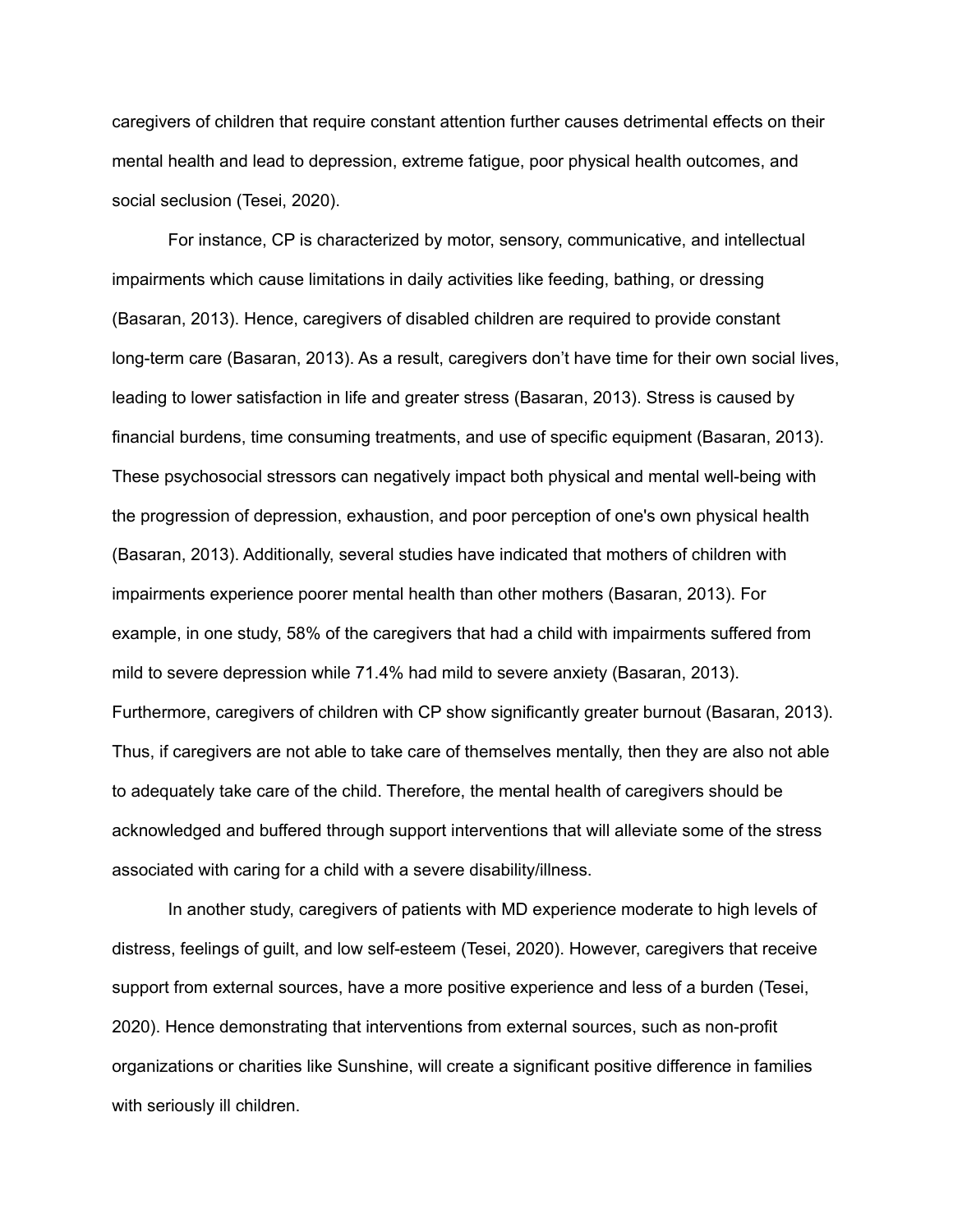Another study conducted by Caicedo et al. (2014) examined the physical health, mental health, family functioning, and care burden experienced by parent caregivers of children with chronic conditions. Data was collected over a period of 5 months on 84 parents using the Pediatric Quality of Life Family Impact Module (Caicedo, 2014). Their findings showed that physically, parents experienced higher levels of fatigue that prevented them from doing regular tasks such as chores and other social activities (Caicedo, 2014). Mentally, they experienced higher levels of feelings of anxiousness, frustration, and anger as well as had increased cognitive problems (Caicedo, 2014). They were constantly worried about their child's medication, treatments, future and other aspects of life (Caicedo, 2014). Socially, they felt secluded and were not able to use their social support networks to seek comfort. With regards to care burden, a majority of parents ( $n = 68, 81\%$ ) reported that their work life and decisions were affected by their child's health condition (Caicedo, 2014). An average of 33 hours per week were dedicated to providing direct care to their children and an average monthly out-of-pocket expense was \$348.78 (Caicedo, 2014). The study concluded that parents' physical and mental health state were not ideal and interventions should be designed to support both parents and their children for whom they are constantly caring for (Caicedo, 2014). This makes Sunshine Foundation's work imperative as they are not only fulfilling the needs of children with severe disabilities but also including parents and other family members in the dream experience of the child so they can also see their child push past barriers and achieve goals, allowing families to build memories together and feel hopeful about the future.

Another study conducted by Tesei et al. 2020 examined various coping strategies to determine the ideal approach for a family with a child living with a chronic condition such as MD. The study found that families with adequate coping skills, higher self-esteem, and a greater sense of social support are able to hold a more optimistic outlook to help overcome their adversity (Tesei, 2020). The paper highlights the value of secondary control engagement coping, which promotes the idea of adapting to a stressor through the means of acceptance and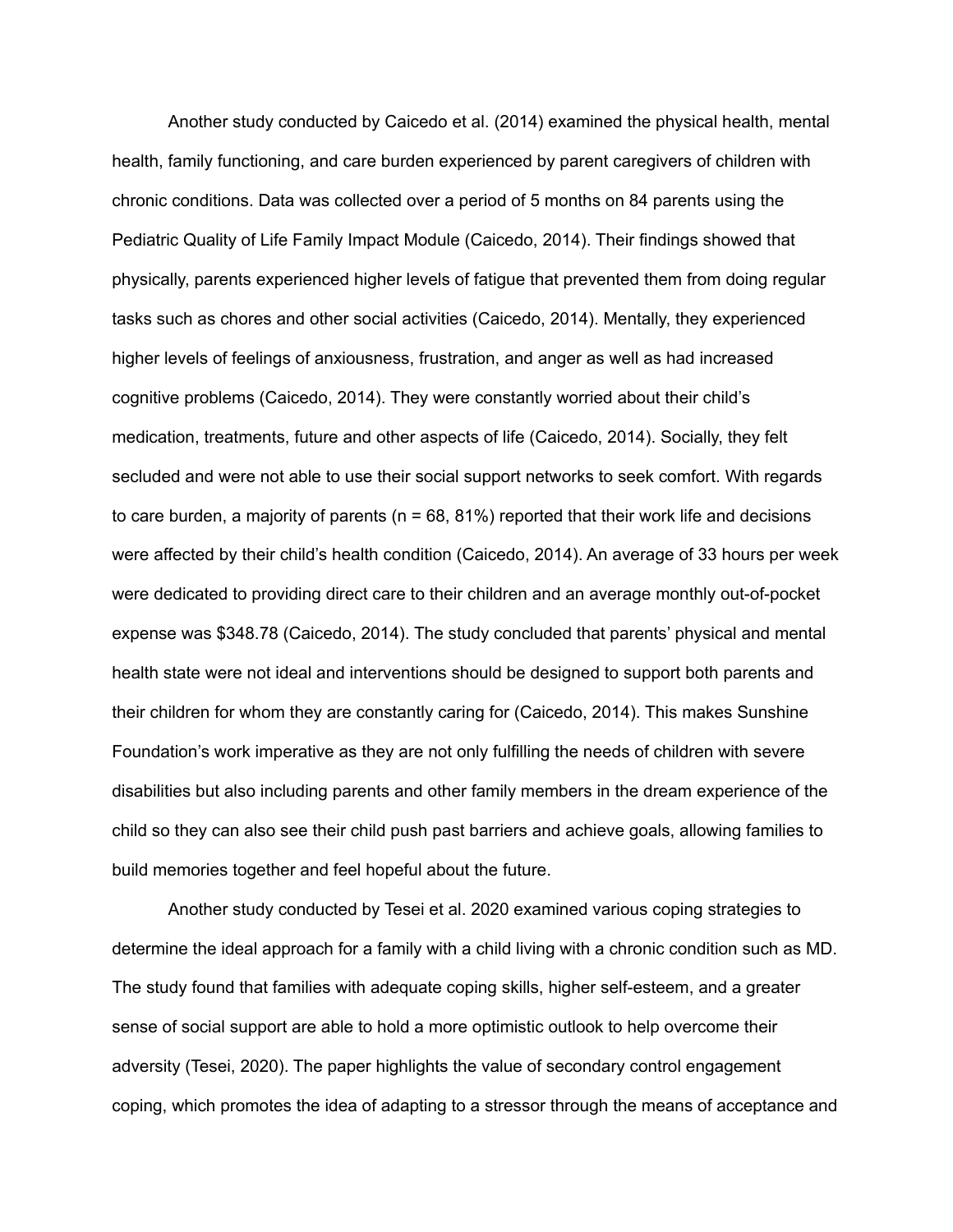positive reinterpretation (Tesei, 2020). This coping style is related to positive health outcomes and increases in quality of life (Tesei, 2020). This information is relevant because through the work of Sunshine Foundation, a positive experience is provided which can help alleviate some of the stress from the families. By creating an environment that promotes optimism and hope and providing an alternative social support network, Sunshine Foundation creates a space for the families to develop positive reinterpretations so they are more likely to engage in optimal coping strategies.

#### *Alternative Psychosocial Interventions*

There is a limited amount of research directly relating to Sunshine Foundation's specific dream program for children with severe disabilities. Thus, we explored other psychosocial interventions that shared similar end-goals as Sunshine Foundation, such as increased optimism, self-confidence, and independence. A study conducted by Fee et al. (2011) examined different factors that could potentially contribute to resilience observed in children with Duchenne muscular dystrophy (DMD). Children with DMD are at an increased risk for developing emotional problems such as depression, low self-esteem, attention deficits, and lack of social skills (Fee, 2011). This is significant because the incidence of these psychosocial issues tend to be reduced in individuals with higher levels of resiliency (Fee, 2011). The study defined resiliency as the ability to positively adapt to situations and experiences that present significant adversity and it was measured in terms of "good behavioural outcomes," through the means of the child behaviour checklist (Fee, 2011). According to this study, there were many factors that contributed to resiliency seen in children with DMD, including individual, familial, and most significantly, social factors (Fee, 2011). Social support, partially characterized as involvement within the community, was a large contributor to resiliency, as it enhanced opportunities for the children to develop socially and individually by fostering confidence and independence (Fee, 2011). Thus, it can be assumed that through participation with Sunshine Foundation, children with severe disabilities would likely display improved resilience because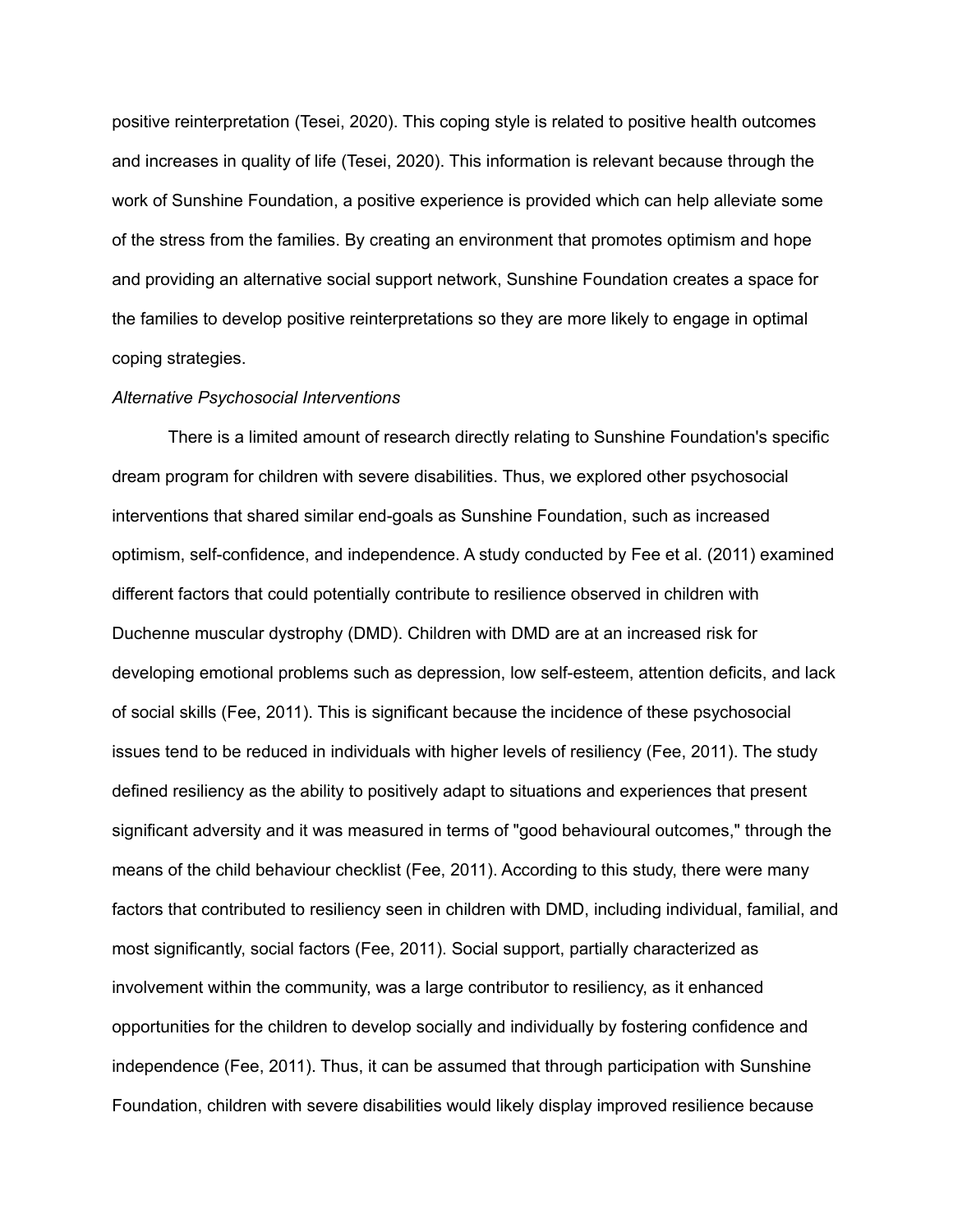they are provided with an alternative support system and are put in an environment that allows them to be a part of a community.

An increasingly popular psychosocial intervention for children with physical disabilities is the enrollment in condition-specific summer camp programs. One study conducted by Zimmerman et al. (2019) evaluated the efficacy of a V.I.P. (Victory, Independence, Possibilities) summer camp focused on improving self-empowerment and independence in children with SB. Ultimately, the study found that 93% of campers reported an increase in confidence, and 86% reported a greater degree of independence following the intervention (Zimmerman, 2019). Although summer camp is a very different experience than what the Sunshine Foundation provides, the main goals of the two organizations align quite closely. According to the paper, the initial goal of VIP summer camp is to provide the children with an experience to make them feel validated, important, and confident, which is similar to the main goal of Sunshine (Zimmerman, 2019). Both of these programs are similar in the fact that they provide expense-free experiences to children with severe physical disabilities with the hopes to improve the overall well-being of the children they serve (Zimmerman, 2019). Thus, it is appropriate to make similar assumptions regarding their efficacy towards improving youth mental health in these participating populations.

Another study conducted by Holbein et al. (2013) examined a different summer camp intervention for children with SB which also focused on improving independence and social skills through the means of goal setting and interactive workshops. Many parents and children found the program to be extremely effective in increasing independence, with notable changes in perceived functional capacity of the children (Holbein, 2013). Holbein et al. (2013) suggests that it was not the actual summer camp experience that contributed to improved outcomes, but rather the therapeutic process involved with the intervention. These processes such as building connections, eliciting emotional support, and having fun are key components to the dream-like experiences that Sunshine Foundation provides (Holbein, 2013). This suggests that a positive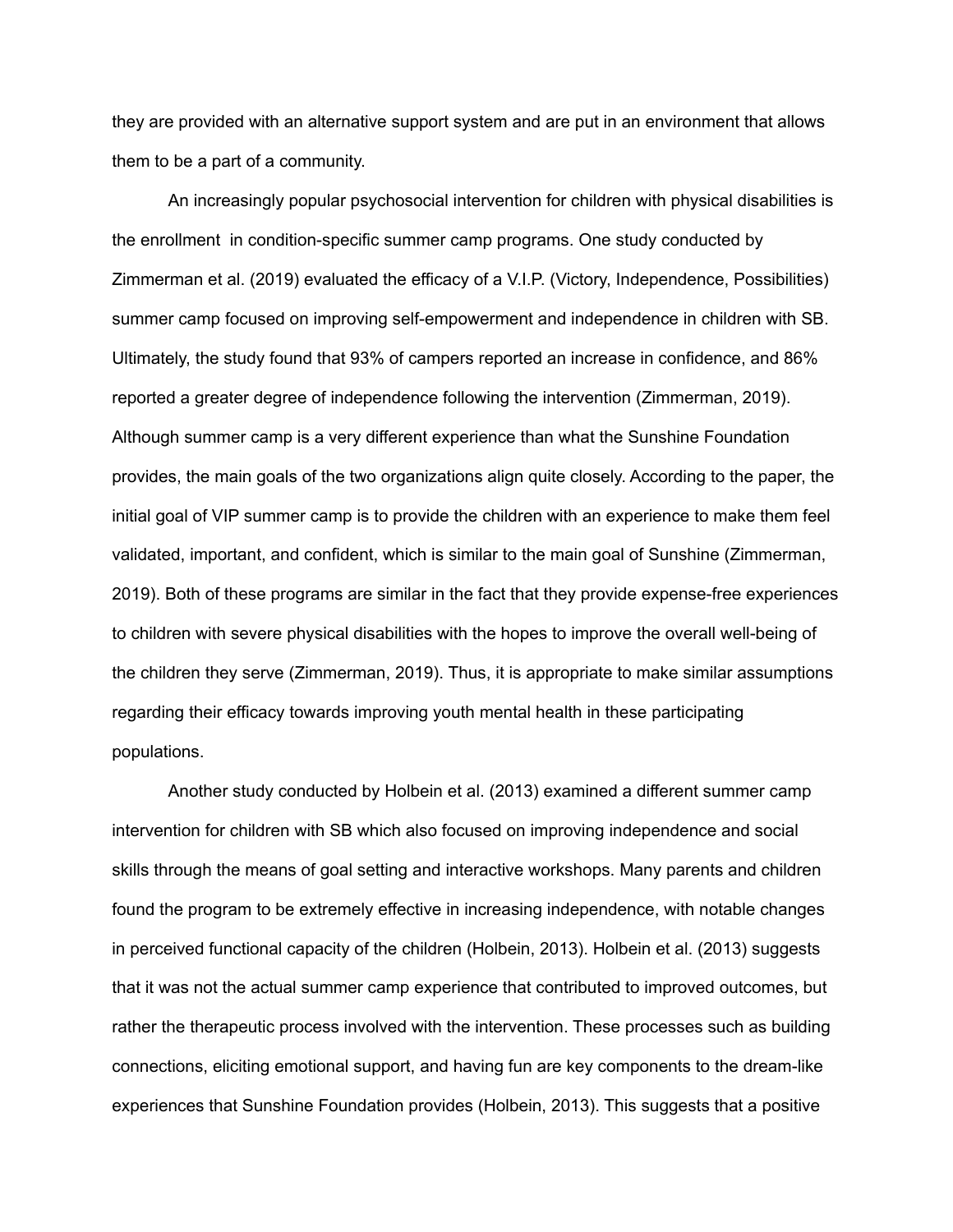environment that fosters optimism and happiness allows for a change in mindset that can contribute to improvement in overall psychological well-being.

### *Impact of Wish-Granting Interventions and Their Effects*

There have been studies conducted in the past which have aimed to elucidate the benefits of granting dream-like experiences to children living with life-threatening disabilities. In a randomized control trial by Shoshani et al. (2015), children aged 5-12 were separated into two groups: a control group who were placed onto a wait-list for a dream-like experience, and an intervention group which received a dream-like experience based on their wish. Psychiatric and health-related outcome measures were assessed prior to and following the delivery of the dream-like experience in both groups. Results indicated that children who received a dream-like experience reported significant decreases in depression, distress, and anxiety symptoms, while also having a higher quality of life and positive emotions compared to the control group. These findings corroborate with a study by Chaves et al. (2015) which also found that interventions which granted wishes significantly improved positive emotions, life satisfaction, and reduced rates of nausea in children. Subsequent improvements in the lives of children living with life-threatening disabilities following the fulfillment of dream-like experiences provide evidence for the mental and physical health benefits of granting wishes. Furthermore, findings from a study by Nereo and Hinton (2003) indicated that boys living with Duchenne muscular dystrophy (DMD) had no increased likelihood to create wishes related to improving the condition of their health. Instead, their results indicated that boys living with DMD made wishes similar to their healthy peers. These findings are important because it shows the strong desire of children to receive wishes and dream-like experiences regardless of their medical condition. Insights from literature in this field strongly indicate that Sunshine Foundation's goals of providing dream-like experiences have real impacts on the lives and well-being of their recipients.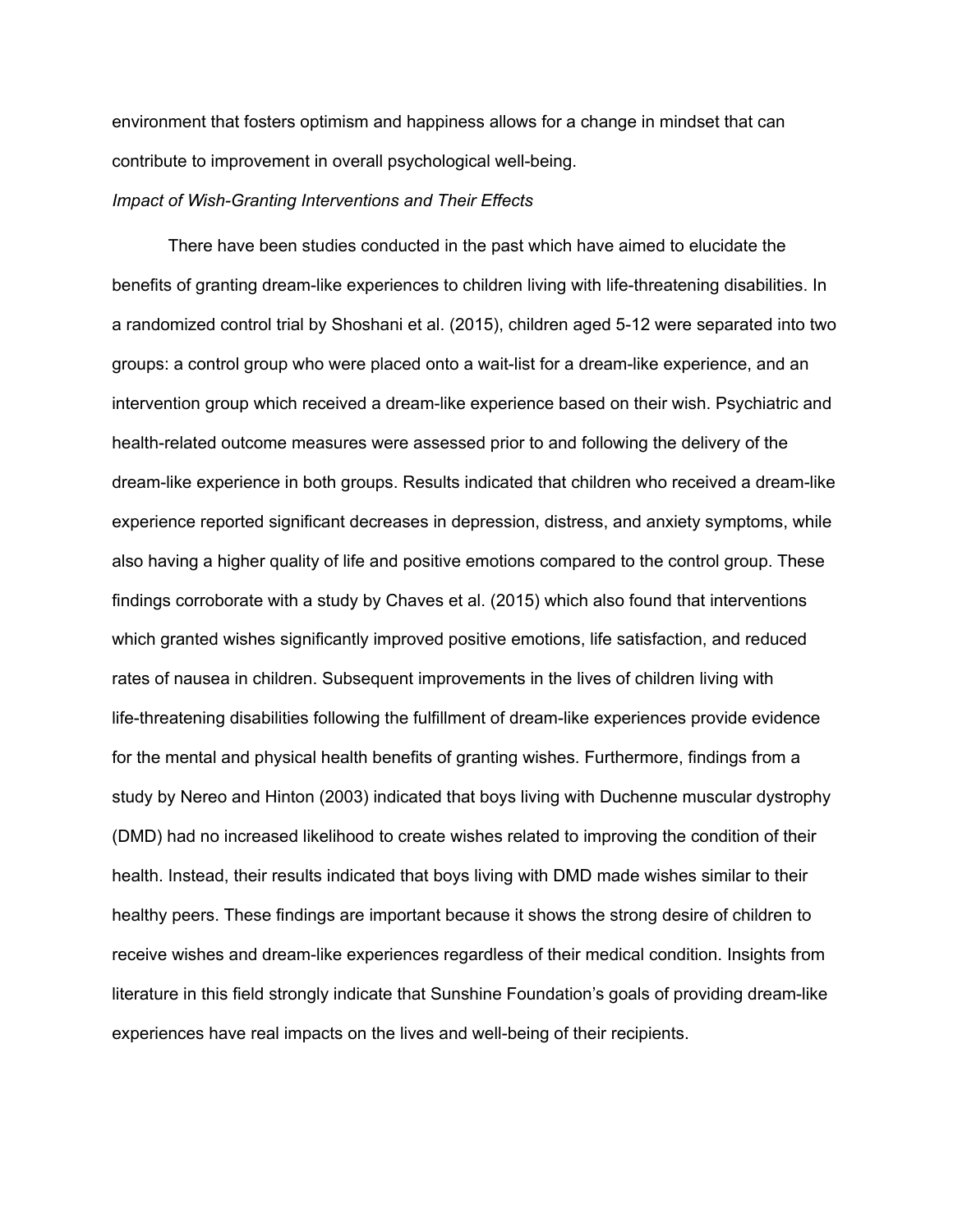Interestingly, the benefits of dream-like experiences are not limited to the children who receive it. Another study from Chaves et al. (2015) aimed to examine whether a positive intervention such as granting a child's wish promoted positive psychological responses in their parents. The study collected responses from parents of children who were on the waiting list to receive a wish, and children who had their wish granted. Results from the study indicated that parents whose children received a dream-like experience reported higher levels of positive emotions such as gratitude, benefit finding, and love compared to parents of children on the waiting list. These findings suggest another importance and benefit of dream-like experiences in that they also benefit the mental well-being of caregivers.

#### *Conclusion*

Overall, with this pre-existing information it can be concluded that wish-granting programs are likely to positively impact children and families living with severe physical disabilities, in regards to improvements in confidence, optimism, and independence. By extrapolating findings from alternative psychosocial interventions, there is a plethora of evidence to further support Sunshine's positive long-term impacts. Given the overwhelming evidence concerning the correlation between mental health issues in individuals with physical disabilities, the Sunshine Foundation's mission is of utmost importance, as it provides a positive way to alleviate excess stress in children with severe physical disabilities.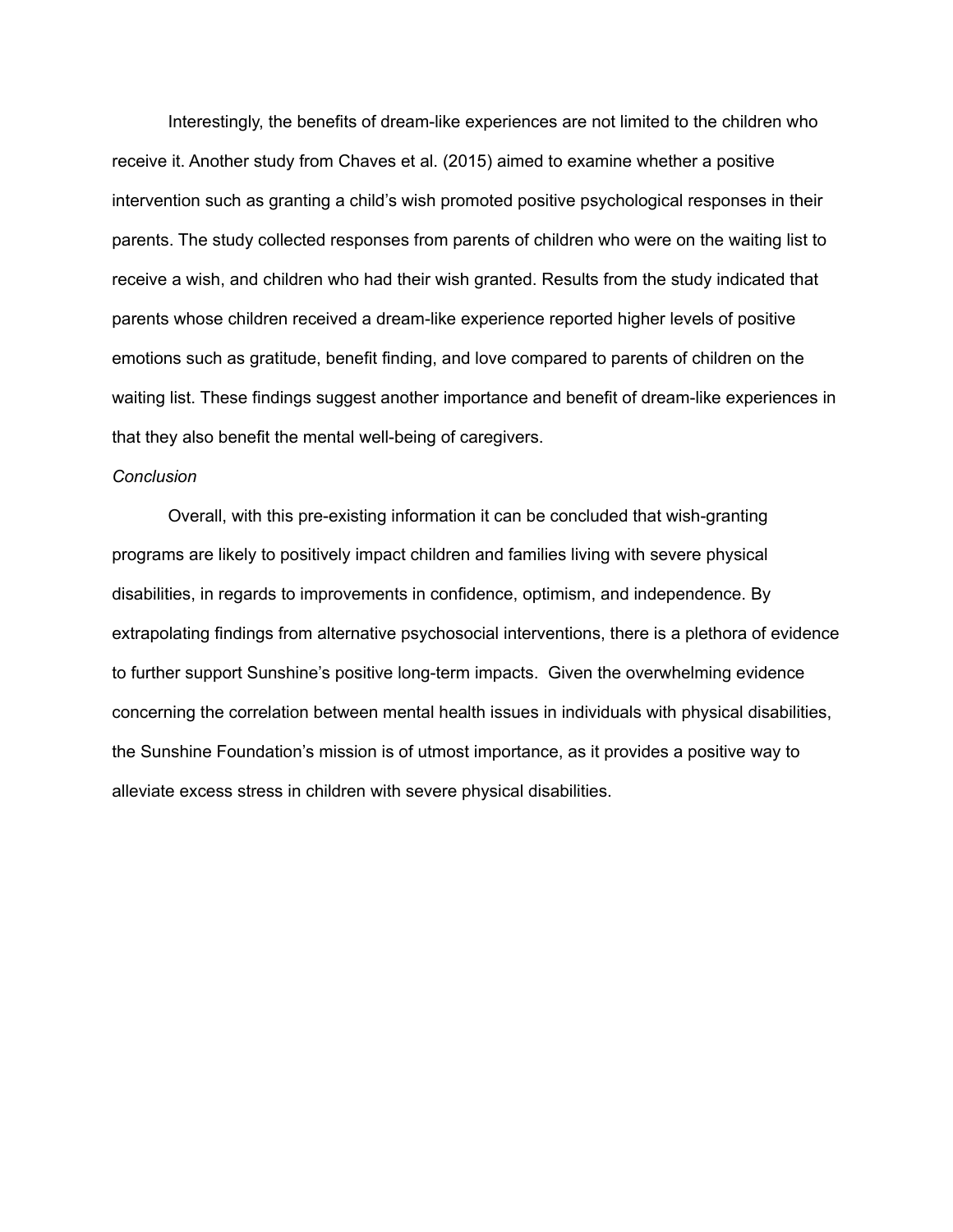## References

Basaran, A., Karadavut, K. I., Uneri, S. O., Balbaloglu, O., & Atasoy, N. (2013). The effect of having a children with cerebral palsy on quality of life, burn-out, depression and anxiety scores: a comparative study. *European Journal of Physical and Rehabilitation Medicine. 49*(6): 815-822. Retrieved from:

<https://pubmed-ncbi-nlm-nih-gov.proxy1.lib.uwo.ca/24285025/>

- Caicedo, C. (2014). Families with special needs children: family health, functioning, and care burden. *Journal of the American Psychiatric Nurses Association. 20*(6): 398-407. Doi: [10.1177/1078390314561326](https://doi-org.proxy1.lib.uwo.ca/10.1177/1078390314561326)
- Chaves, C., Hervas, G., & Vazquez, C. (2016). Granting wishes of seriously ill children: effects on parent's well-being. *Journal of Health Psychology. 21*(10): 2314-2327. Doi: [10.1177/1359105315576348](https://doi-org.proxy1.lib.uwo.ca/10.1177/1359105315576348)
- Chaves, C., Vazquez, C., & Hervas, G. (2016). Positive interventions in seriously-ill children: effects on well-being after granting a wish. *Journal of Health Psychology. 21*(9): 1870-1883. Doi: [10.1177/1359105314567768](https://doi-org.proxy1.lib.uwo.ca/10.1177/1359105314567768)
- Darlington, A. S., Heule, F., & Passchier, J. (2013). Granting wishes: parents' perception of a wish fulfilment for a child with a life-threatening illness. *Acta Paediatrica. 102*(10): 480-482. Doi: [10.1111/apa.12345](https://doi-org.proxy1.lib.uwo.ca/10.1111/apa.12345)
- Fee, R. J., & Hinton, V. J. (2011). Resilience in children diagnosed with a chronic neuromuscular disorder. *Journal of Developmental & Behavioral Pediatrics. 32*(9): 644-650. Doi: [10.1097/DBP.0b013e318235d614](https://doi-org.proxy1.lib.uwo.ca/10.1097/dbp.0b013e318235d614)
- Holbein, C. E., Murray, C. B., Psihogios, A. M., Wasserman, R. M., Essner, B. S., O'Hara, L. K., Holmbeck, G. N. (2013). A camp-based psychosocial intervention to promote independence and social function in individuals with spina bifida: moderators of treatment effectiveness. *Journal of Pediatric Psychology. 38*(4):412-424. Doi:

[10.1093/jpepsy/jst003](https://doi-org.proxy1.lib.uwo.ca/10.1093/jpepsy/jst003)